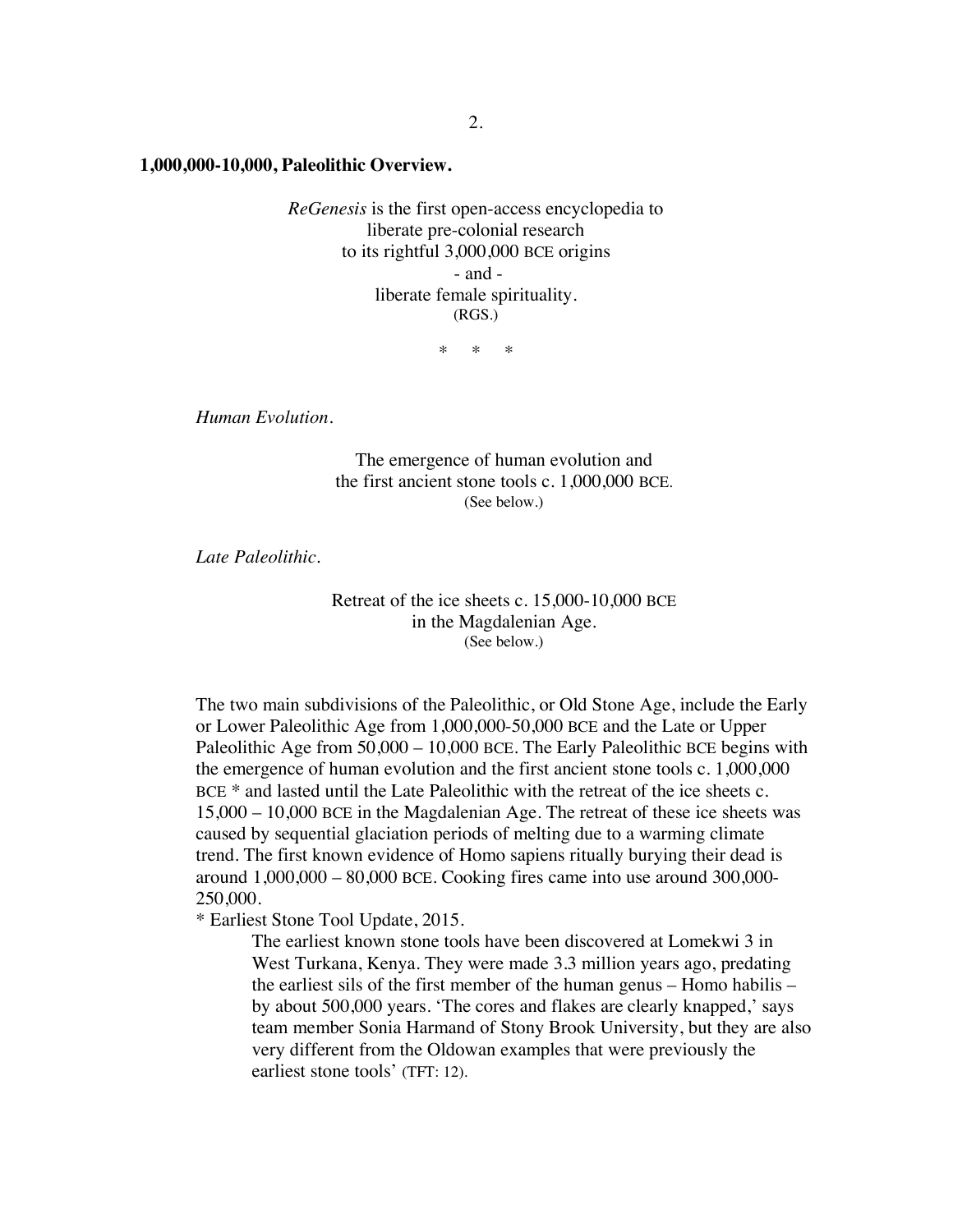Further 2015 stone tools update.

In addition to the Lomekwi discoveries including primal stone tools, also see the 2015 scientific reports on the Rising Star Cave near South Johannesburg. "More than 1,500 fossil elements documenting the discovery constituted the largest sample for any hominin species in a single African site and one of the largest anywhere in the world." \* The Rising Star Cave is around 3 million years and landmark discoveries include a new hominin species called H. Naledi (star) between 2.5 to 2.8 million years old. Cave findings support a vast burial chamber of the H. Naledi (Homo habilis), "who were apparently among the first toolmakers." (CYA: A1, A3.) (Also, RGS: 538 BCE-70 CE, Second Temple Period**.)**

Wilford, John Noble. "Cave Yields Addition to the Human Family Tree." *New York Times*, Sept. 11, 2015: A1, A3. (CYA.)

*\** Given two thirds of the fossils have yet to be microscopically analyzed, further dating determinations remain in process.

The Late Paleolithic Age is sub-divided into five BCE periods including:

Mousterian Age, 50,000 – 30,000 Aurignacian Age, 30,000 – 25,000 Gravettian Age, 25,000 – 20,000 Solutrean Age, 20,000 – 15,000 Magdalenian Age, 15,000 – 10,000

This Late or Upper Paleolithic Age began with a fuller presentation of Homo Sapiens as evidenced in an 'explosion of artistic activity' that included sculptures plus caves. \* (AAI: 162.) These sculptures and mural images included animals along with the introduction of humans. Other images are hybrid figures that are part human and part animal. (CAH: Vol. 1, Part 1; POTW: 253-254; PDA; CEOA; LOG; COG; MK.)

\* Snow, Dean. "Sexual Dimorphism in European Upper Paleolithic Cave Art." *American Antiquity* 78.4 (Oct. 2013): 746-761. (SDE.)

Also, as noted above, the glaciers progressively continued to shrink. As a result, areas such as present Iran and Afghanistan became desiccated whereas the Nile valley became soft, watery and fertile. (CAH: Vol. 1, Part 1, 167.)

The Early or Lower Paleolithic is from 1,000,000 – 50,000 BCE. Evidence of the initiating aspects of human culture evolution includes ancient stone tools and cave dwellings. … Use of ocher c. 285,000 – 200,000 BCE; cooking fires came into use c.  $300,000 - 250,000$  BCE... and human burial is indicated c. 80,000 BCE. In Upper Galilee, horse bones have been found as well as evidence of human made drainage and cave remains including the rhinoceros, cave – bear, hyena, reindeer, and elephant bones. Numerous human cave dwellings have also been discovered in Syria, Lebanon, Anatolia, North Arabian Desert, and South Kurdistan. Cave remains have also been excavated in England, France, Belgium, Switzerland, and Denmark. Tools and implements include various flint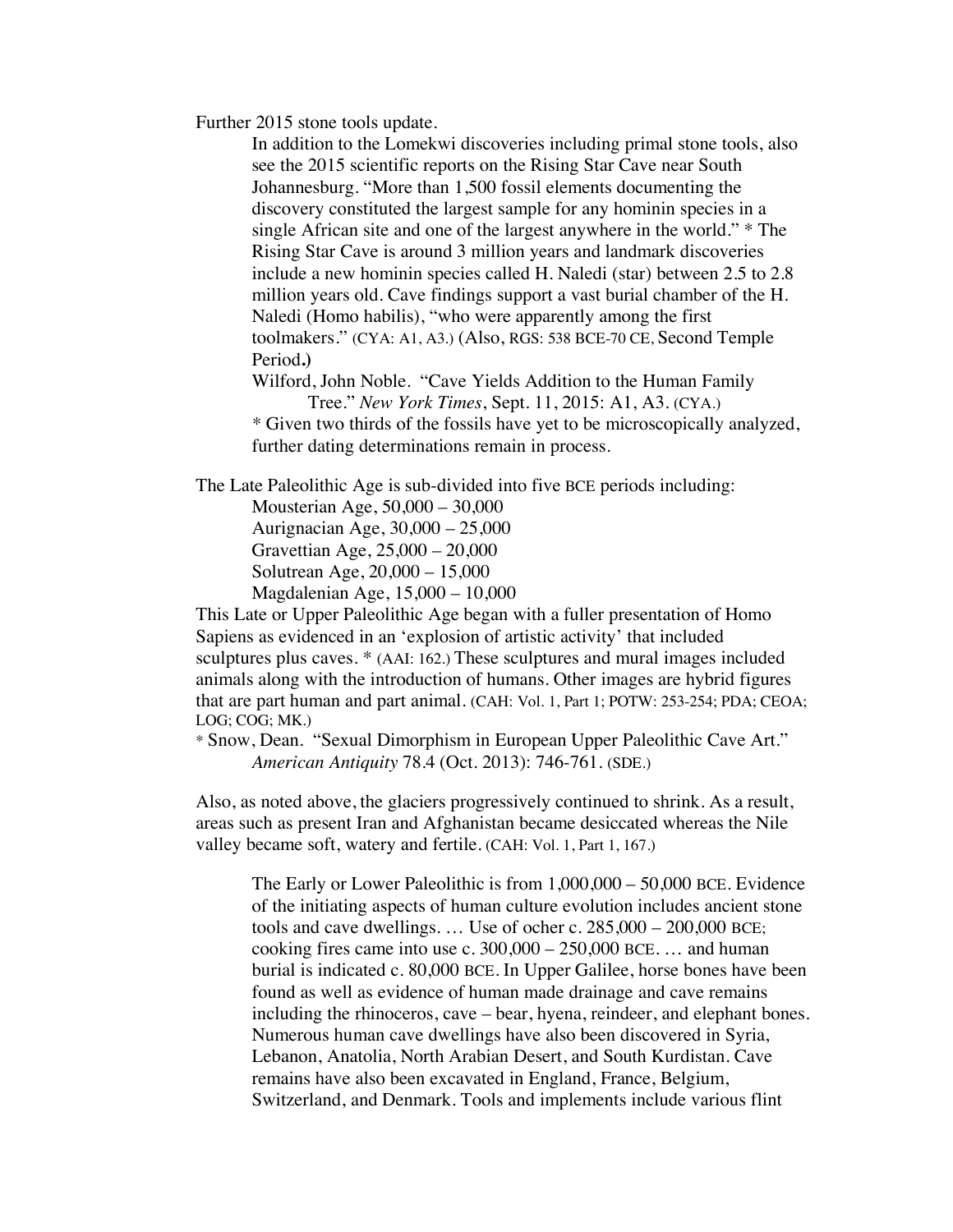core items, lances, bodkins (bobbins), and bone needles (RGS: 1,000,000- 50,000, Early (Lower) Paleolithic Age).

Further research on the origin and subsequent uses of fire:

Goren-Inbar, Naama et al. "Evidence of Hominin Control of Fire at Gesher Benot Ya'aqov, Israel." *Science* 304. 30 (Apr. 30, 2007): 725-727. (EHC.)

For the decoding results of the Neanderthal Genome in 2010 that scientifically "supports the idea that Neanderthals interbred with Homo sapiens between 100,000 and 80,000 years ago and our anatomically modern ancestors left Africa and spread across the globe":

Zorich, Zach. "Decoding the Neanderthal Genome." *Archaeology* 64.1 *(*Jan.- Feb. 2011): 28. (DNG.)

Further considerations of cave ritual inscriptions and wall murals:

- Bataille, Georges. *Lascaux; Or, The Birth of Art: Prehistoric Painting. The Great Centuries of Painting.* Lausanne, Switzerland: 1955. (LBA.)
- Bisson, Michael S. and Pierre Bolduc. "Previously Undescribed Figurines from the Grimaldi Caves." *Current Anthropology* 35.4 (Aug.-Oct. 1994): 458-468. (PU.)
- Caldwell, Duncan. "Supernatural Pregnancies: Common Features and New Ideas Concerning Upper Paleolithic Feminine Imagery." *Arts &Cultures.* Geneva, Switzerland: Barbier-Mueller Museums, 2010. 52- 75. (SPC.)
- Clottes, Jean. "Paleolithic Cave Art of France." *Bradshaw Foundation* (1995) Jun. 29, 2008 <http://www.bradshawfoundation.com/clottes/page4.php>. (PAF.)

Collins, Christopher. *Paleopoetics: The Evolution of the Preliterate Imagination*. New York, NY: Columbia University Press, 2013. (PE.)

- Conroy, L. P. "Female Figurines of the Upper Paleolithic and the Emergence of Gender." *Women in Archaeology: A Feminist Critique*. Eds. Hilary du Cros and Laurajane Smith. Canberra, Australia: Dept. of Prehistory, Research School of Pacific Studies, Australian National University, 1993. 153-160. (FF.)
- Jabr, Ferris. "Ars Longa." *New York Times Magazine,* Dec. 7, 2014: 18, 20. (ARSL.)
- Mithen, Steven. "The Evolution of Imagination: An Archaeological Perspective." *Sub-Stance* 30.1/2 (2001): 28-54. (EI.)
- Pfeiffer, John E. *The Creative Explosion: An Inquiry into the Origins of Art and Religion.* New York, NY: Harper & Row, 1982. (TCE.)

Wildgen, Wolfgang. "The Paleolithic Origins of Art, Its Dynamic and Topological Aspects, and the Transition to Writing." *Semiotic Evolution and the Dynamics of Culture.* Eds. Bax, Marcel, Barend van Heusden, and Wolfgang Wildgen. Bern, Switzerland: Peter Lang, 2004. 128-132. (PO.)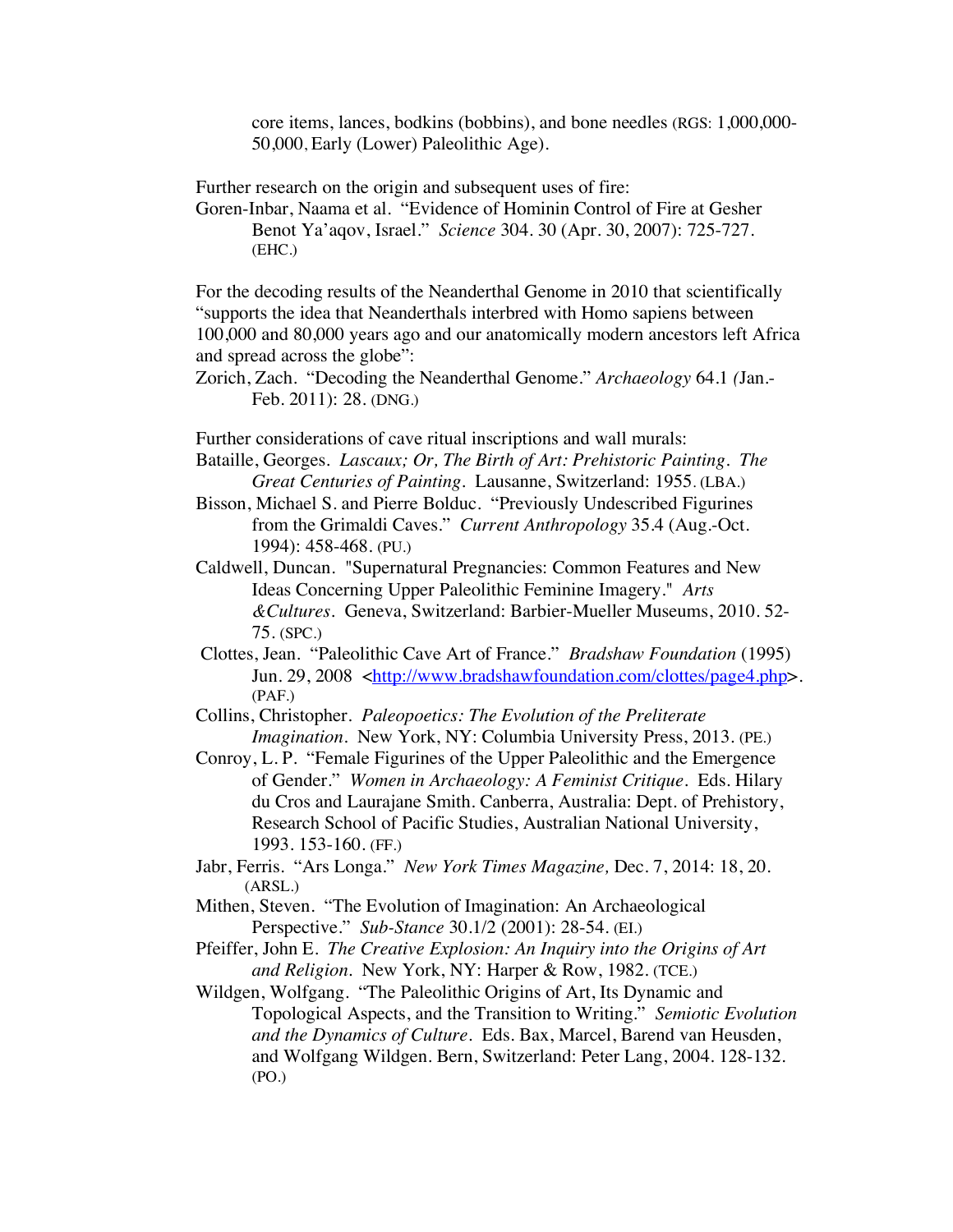Further research indicates that ancient cave artists who made the hand stencils 'were predominately female':

Snow, Dean. "Sexual Dimorphism in European Upper Paleolithic Cave Art." *American Antiquity* 78.4 (Oct. 2013): 746-761. (SDE.)

Further Paleolithic research: 1,000,000-50,000, Early (Lower) Paleolithic Age; 50,000-10,000, Late (Upper) Paleolithic Age; 50,000-30,000, Mousterian Age; 34,000-28,000, Les Eyzies Vulva Engravings, Dordogne Caves; 30,000-25,000, Aurignacian Age; 30,000-25,000, Goddess of Willendorf, Austria; 25,000-20,000, Gravettian Age; 25,000-20,000, Goddess of Laussel; 24,000, Dolni Vestonice; 23,000, Goddess of Lespugue; 22,000, Maiden with Hood from Brassempouy; 20,000-15,000, Solutrean Age; 15,000-10,000, Magdalenian Age; 15,000-12,000, Lascaux Cave; 13,000-11,000, Altamira Cave; and 12,000, Pamukkale/Hierapolis, Anatolia (Central Turkey). (RGS.)

Research on single origin, DNA, and dating refinements:

Shryock, Andrew, Daniel L. Smail, and Timothy K. Earle. *Deep History: The Architecture of Past and Present*. Berkeley, CA: University of California Press, 2011. (DH.)

Tattersall, Ian. *The Fossil Trail: How We Know What We Think We Know about Human Evolution.* New York, NY: Oxford University Press, 2009. (FT: 209-215.)

Further 2016 DNA genetic analysis now concludes that people everywhere descended from a single KhoiSan tribe in Namibia, South Africa. Also, according to Joshua M. Akey, we "know there were multiple dispersals out of Africa, but we can trace our ancestry back to a single one." (HWG: A6.)

Zimmer, Carl. "How We Got Here: DNA Points to a Single Migration From Africa." *New York Times,* 22 Sep. 2016: A1, A6. (HWG.)

In addition to archaeologist, Emmanuel Anati; geneticist, L. Luca Cavalli-Sforza; linguist, Harald Haarmann; archaeomythologist, Marija Gimbutas; and cultural historian, Lucia Birnbaum, selected other works are recommended:

- Anati, Emmanuel. *Palestine before the Hebrews: A History, from the Earliest Arrival of Man to the Conquest of Canaan*. New York, NY: Knopf, 1963. (PB.)
- \_\_\_\_\_. *Rock-Art in Central Arabia*. Vol. I. Louvain, France: Institute Orientaliste. 1968. (RACA.)
- \_\_\_\_\_. *World Rock Art: The Primordial Language*. Capo di Ponte, Italy: Edizioni del Centro, 1993. (WRAP.)
- \_\_\_\_\_. "International Symposium on Prehistoric and Tribal Art." *The Biblical Archaeologist* 59.2 (Jun. 1996): 131. (ISP.)
- \_\_\_\_\_. "The Rock Art of the Negev Desert." *Near Eastern Archaeology* 62.1 (Mar. 1999): 22-34. (RA.)
- \_\_\_\_\_. "Introducing the World Archives of Rock Art (WARA): 50,000 Years of Visual Arts." Valcamonica Symposium, Capo di Ponte, Edizioni del Centro. *New Discoveries, New Interpretations, New Research Methods*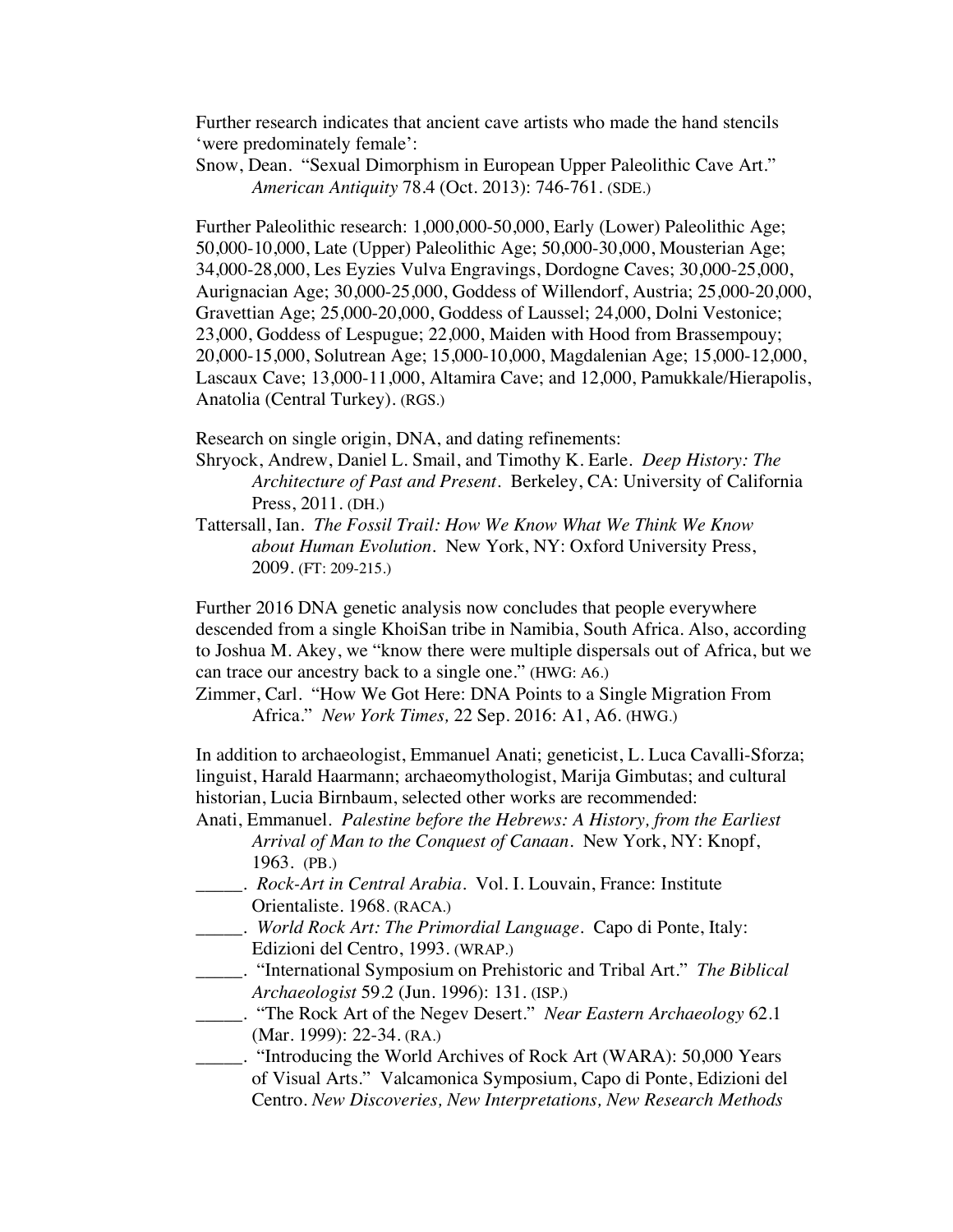XXI (2004). 51-69. (ITWA.)

- Birnbaum, Lucia Chiavola. *Dark Mother: African Origins and Godmothers*. San Jose, CA: Authors Choice Press, 2001. (DM.)
- Cavalli-Sforza, Luigi Luca, Paolo Menozzi, and Alberto Piazza. "Demic Expansions and Human Evolution." *Science* 259 (Jan. 29, 1993): 639- 646. (DEHE.)
- \_\_\_\_\_. *The History and Geography of Human Genes*. Princeton, NJ: Princeton University Press, 1994. (HGHG.)
- Cavalli-Sforza, Luigi Luca. "Genetic Evidence Supporting Marija Gimbutas' Work on the Origin of Indo-European People*." From the Realm of the Ancestors: An Anthology in Honor of Marija Gimbutas*. Ed. Joan Marler. Manchester, CT: Knowledge, Ideas and Trends, Inc., 1997. 93-101. (GE.) \_\_\_\_\_. *Genes, Peoples, and Languages.* New York, NY: North Point Press,

2000. (GPL.)

- Collins, Christopher. *Paleopoetics: The Evolution of the Preliterate Imagination*. New York, NY: Columbia University Press, 2013. (PE.)
- Dunbar, Robin Ian MacDonald, Chris Knight, and Camilla Power, Eds. *The Evolution of Culture: A Historical and Scientific Overview.* Edinburgh, Scotland: Edinburgh University Press, 1999. (EC.)
- Gimbutas, Marija Alseikaite. *Goddesses and Gods of Old Europe, 6500-3500 BC: Myths and Cult Images*. 2nd ed. London, England: Thames and Hudson, Ltd., 1984. [*The Gods and Goddesses of Old Europe, 7000-3500 BC: Myths, Legends, and Cult Images.* Berkeley, CA: University of California Press, 1974.] (GGE.)
- \_\_\_\_\_. *The Language of the Goddess*. San Francisco, CA: Harper San Francisco, 1989. (LOG.)
- \_\_\_\_\_. *The Civilization of the Goddess: The World of Europe*. San Francisco, CA: Harper, 1991. (COG.)
- \_\_\_\_\_. "Tombs as Wombs of the Goddesses." Ed. Miriam Robbins Dexter. *Shaman's Drum* No. 51 (Spring 1999): 41-49. (TAW.)
- \_\_\_\_\_. *The Living Goddesses*. Supplemented and Ed. by Miriam Robbins Dexter. Berkeley, CA: University of California Press, 1999. Proof copy. (TLG.)
- Greenspan, Stanley and Stuart Shanker. *The First Idea: How Symbols, Language, and Intelligence Evolved from Our Early Primate Ancestors to Modern Humans*. Cambridge, MA: Da Capo Press, 2004. (FI.)
- Haarmann, Harald. *Early Civilization and Literacy in Europe: An Inquiry into Cultural Continuity in the Mediterranean World*. New York, NY: Mouton De Gruyter, 1996. (ECLE.)
	- \_\_\_\_\_. "Writing in the Ancient Mediterranean: The Old European Legacy." *From the Realm of the Ancestors: An Anthology in Honor of Marija Gimbutas*. Ed. Joan Marler. Manchester, CT: Knowledge, Ideas and Trends, Inc., 1997. 108-121. (WAM.)
- \_\_\_\_\_. *Ancient Knowledge, Ancient Know-How, Ancient Reasoning: Cultural Memory in Transition, from Prehistory to Classical Antiquity and Beyond*. Amherst, NY: Cambria Press, 2013. (AN.)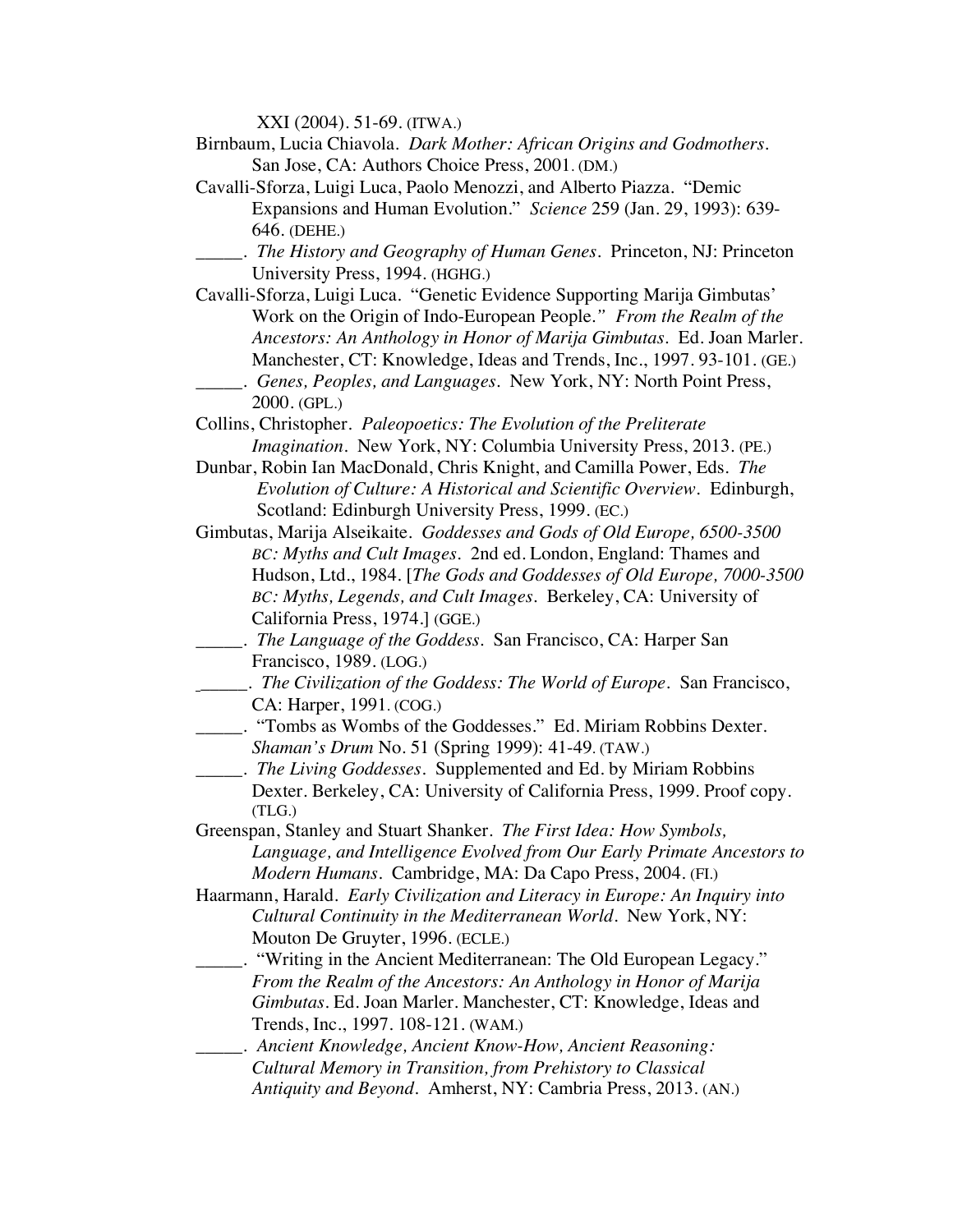*Journey of Man.* Dir. Jennifer Beamish. Eds. Clive Maltby, Gregers Sall, and Spencer Wells. Tigress Productions, Public Broadcasting Service (U.S.), et al. 1 videodisc (120 min.) PBS Home Video, 2004. (JOM.)

Mitchell, Peter. *African Connections: Archaeological Perspectives on Africa and the Wider World*. Walnut Creek, CA: AltaMira, 2005. (ACA: 205-226.)

Robb, J. E. "The Archaeology of Symbols." *Annual Review of Anthropology* 27.327 (1988): 46. (AS.)

Further research on ancient Dark Mothers (Creatrix?) and related trade routes: 500,000-300,000, Dark Mother Tan-Tan of Morocco; 280,000-250,000, The Berekhat Ram Figure; 70,000, Blombos Cave and V Shaped Engraving; 50,000, African Homo Sapiens Migrations and Matrilineal Motherline; 40,000, Har Karkom; 30,000-25,000, Aurignacian Age; 30,000-25,000, Goddess of Willendorf, Austria; 26,000, Grimaldi Caves; 25,000-20,000, Gravettian Age; 25,000, Caravanserai, Trade Routes, and Dark Mothers; 25,000-20,000, Goddess of Laussel; 24,000, Dolni Vestonice; 23,000, Austrian Goddess of Lespugue; 10,000, Grotta dell'Addaura; 7000, Jericho, Canaan/Palestine: Mesolithic to Neolithic; 7000, Hieros Gamos*;* 6000, Sicilians to Malta; 5200, Malta and Gozo; 4700, Dolmens; 2200, Nahariyah and Ashrath-Yam; 1900-1800, Dawning of the African Alphabet and the Aniconic Goddess Triangle; 1000, Ephesus, Anatolia; 800, Tanit; 800, Carthage, Africa, the Goddess Tanit and Sacrifice; 750-650, Cybele and King Midas, Anatolia; 664-525, Neith and the Black Virgin Mary Temple at Sais, Egypt; 600, Goddess Kaabou at Petra, Jordan plus Mecca, Saudi Arabia; 400, Cathedra Goddess Isis; and 370, Isis and Philae, Egypt. (RGS.) Additional Goddess considerations from other ancient populations include: German Hoherfels (40,000 BCE); Russian Kostenki - Borshevo (25,000 BCE); \* and French Carbonnel (4,000 BCE).

\* Although Stone Age female (i.e. vulva) finds throughout Western Europe-Siberia are abundant, the archaeological male (phallus) discoveries are rare and timeline starts around 28,000-26,000 BCE. (Don Hitchcock. Donsmaps.com/venustimeline.html)

Further research on the earliest tool discoveries:

Zimmer, Carl. "Bones to Pick on Evolution." *New York Times*, Jun. 2, 2015: D3. (BPE.)

Zorich, Zach. "The First Toolkit." *Archaeology* 68.4 (Jul.-Aug. 2015): 12. (TFT.)

IMAGE: TAN-TAN: MOROCCO.

ILLUSTRATION: © GSA. DESCRIPTION: DARK MOTHER TAN-TAN, MOROCCO. SLIDE LOCATION OCHRE DISK, SHEET , ROW , SLEEVE , SLIDE # , 500,000-300,00 BCE. ON LOCATION: GLOBAL RESEARCH. PHOTO NOTE: ILLUSTRATION. NOTE 1: SELECTED EXAMPLES OF AFRICAN DARK MOTHERS DISCUSSED IN

*REGENESIS* ARE: TAN-TAN; THE BEREKHAT RAM; BRASSEMPOUY; WILLENDORF; LAUSSEL; DOLNI VESTONICE AND LESPUGUE. (SOURCE: ENTRY ABOVE.) (WKP: 11- 26-05; EKP: 89-135.)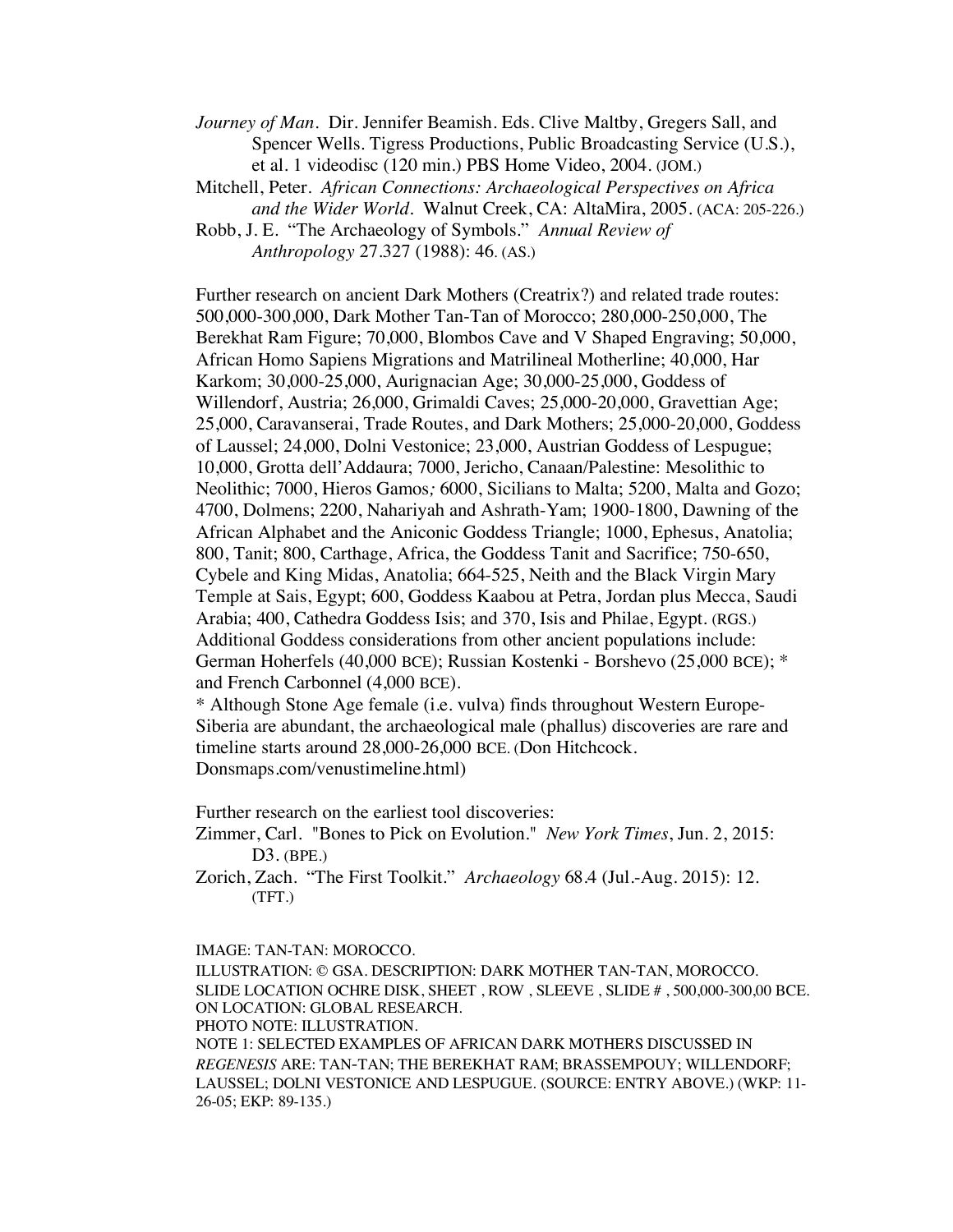PHOTO NOTE: ILLUSTRATOR, TAMARA THEBERT.

IMAGE: BEREKHAT RAM: GOLAN HEIGHTS, ISRAEL.

ILLUSTRATION © GSA DESCRIPTION: BEREKHAT RAM FIGURE FROM GOLAN HEIGHTS, SECOND OLDEST REPRESENTATIONAL ART FIGURE THAT HAS BEEN DISCOVERED.

SLIDE LOCATION OCHER (OCHRE) DISK, SHEET , ROW , SLEEVE , SLIDE # , 280,000- 250,000 BCE.

ON LOCATION: GLOBAL RESEARCH OF GOLAN HEIGHTS, ISRAEL (ORIGINALLY THE LEVANT).

PHOTO NOTE: ILLUSTRATION.

NOTE 1:

SINCE THE BEREKHAT RAM INCLUDES OCHER (OCHRE) PLUS OTHER AFRICAN DARK MOTHER FIGURE ATTRIBUTES, THE EVIDENCE IS HARD TO IGNORE (RGS). (NLBR: 123-67; BRF: 327-337; FAA: 411.)

NOTE 2: SELECTED EXAMPLES OF AFRICAN DARK MOTHERS DISCUSSED IN *REGENESIS* ARE: TAN-TAN; THE BEREKHAT RAM; BRASSEMPOUY; WILLENDORF; LAUSSEL; DOLNI VESTONICE AND LESPUGUE. (WKP: 11-26-05; EKP: 89-135.) (SOURCE: ENTRY ABOVE.)

PHOTO NOTE: FOR FURTHER BEREKHAT RAM RESEARCH AND IMAGES: RESOURCE: (ARCHAEOLOGY, ARCHITECTURE & ART.) RESOURCE: (MUSEUM ART RESOURCE.) PHOTO NOTE: ILLUSTRATOR, TAMARA THEBERT.

IMAGE: STONE CIRCLES: GOLAN HEIGHT, ISRAEL.

PHOTO GSA DESCRIPTION: IN 1981-1982, THE BEREKHAT RAM WAS DISCOVERED AT GOLAN HEIGHTS, ORIGINALLY THE LEVANT.

SLIDE LOCATION BIB ARCH, SHEET 1, ROW 4, SLEEVE 2, SLIDE #17, 280,000-250,000 CU\_BAR\_S1\_R4\_SL2\_S17.jpg

CO\_BAR\_S1\_R4\_SL2\_S17\_ILL.

LOCATION: GOLAN HEIGHT, ISRAEL

PHOTO NOTE: IF NOT ALREADY ENHANCED, THEN IGNORE.

PHOTO NOTE: © BIBLICAL ARCHAEOLOGY SOCIETY (1989).

IMAGE: AURIGNACIAN VULVA IN STONE: LA FERRASSIE, FRANCE. PHOTO: © GSA. DESCRIPTION: INCISED AURIGNACIAN VULVA IN STONE, LA FERRASSIE, FRANCE.

SLIDE LOCATION NEO. PAL. FRANCE, SHEET 2, ROW 4, SLEEVE 3, SLIDE #18, c. 34,000- 28,000 BCE.

CU\_NPF\_S2\_R4\_SL3\_S18.jpg

SHOT ON LOCATION: THE MUSEUM OF NATURAL HISTORY: NEW YORK, NY. NOTE 1: FIELDWORK PROJECT 1993.

PHOTO NOTE: FOR AURIGNACIAN VULVA PHOTO RESEARCH, SEE THE NEW NATURAL MUSEUM OF PREHISTORY LES EYZIES IN THE VILLAGE OF LES EYZIES, FRANCE, DISTINGUISHED AS ONE THE FINEST ICE AGE AND MAGDALENIAN COLLECTIONS IN THE WORLD.

IMAGE: AURIGNACIAN VULVA FROM THE VALLEY OF VÉZÈRE: DORDOGNE, FRANCE. PHOTO: © GSA. DESCRIPTION: AURIGNACIAN INCISED VULVA IN STONE FROM CAVES IN THE VÉZÈRE VALLEY: DORDOGNE, FRANCE. SLIDE LOCATION NEO. PAL. FRANCE, SHEET 2, ROW 4, SLEEVE 4, SLIDE #19, c. 30,000 BCE.

CU\_NPF\_S2\_R4\_SL4\_S19.jpg